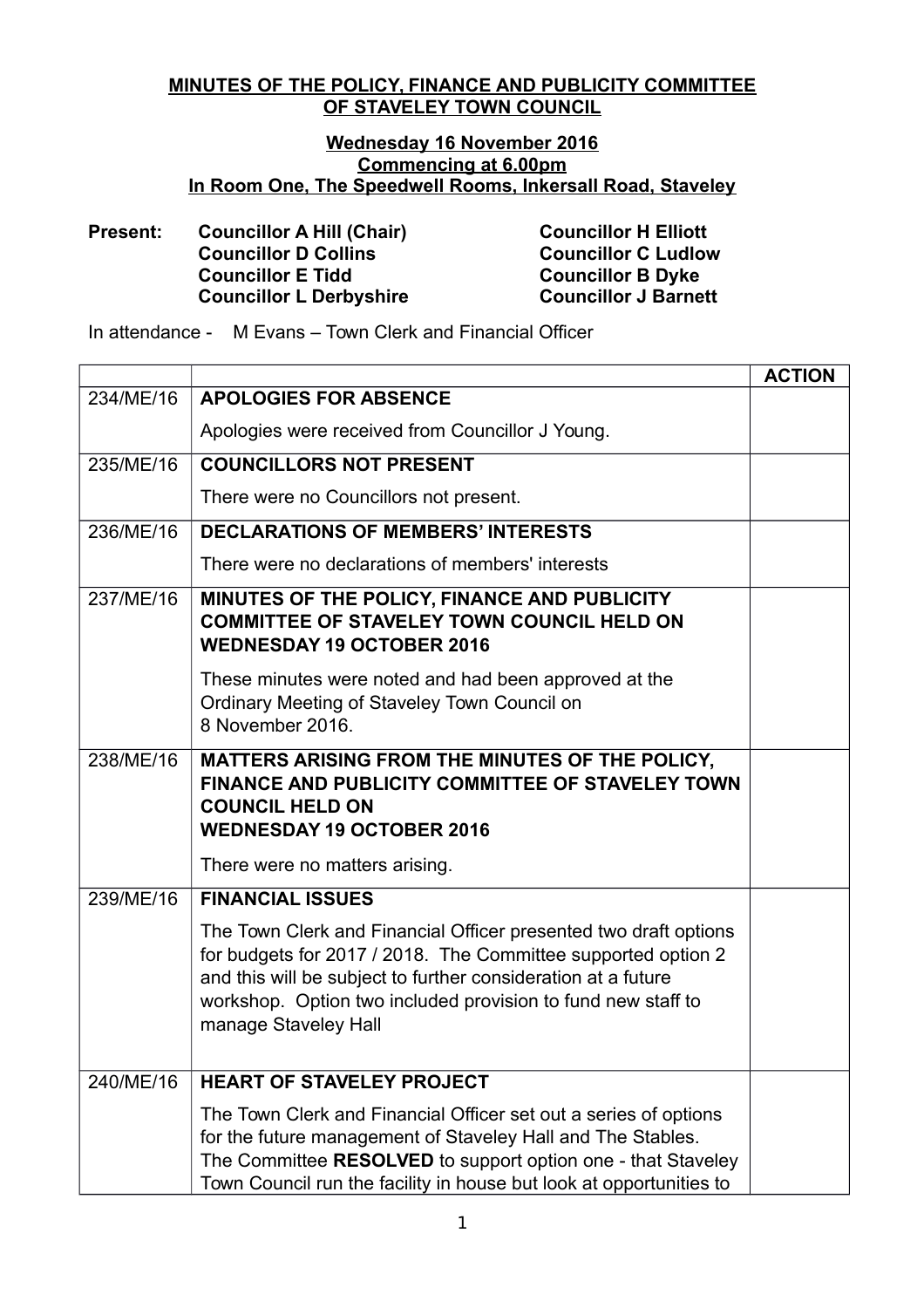|           | bring in specialists where required.                                                                                                                                                                                                                                                                                                   |  |
|-----------|----------------------------------------------------------------------------------------------------------------------------------------------------------------------------------------------------------------------------------------------------------------------------------------------------------------------------------------|--|
| 241/ME/16 | <b>HEALTH AND SAFETY</b>                                                                                                                                                                                                                                                                                                               |  |
|           | Emergency lighting tests have been carried out at Staveley Hall<br>by Amptron as part of the facilities maintenance contract.                                                                                                                                                                                                          |  |
| 242/ME/16 | <b>APPLICATIONS FOR FINANCIAL ASSISTANCE</b>                                                                                                                                                                                                                                                                                           |  |
|           | It was <b>RESOLVED</b> that £200 be awarded as a section 137 grant<br>to the police, for diversionary activities at Duckmanton.                                                                                                                                                                                                        |  |
| 243/ME/16 | <b>ALLOTMENTS</b>                                                                                                                                                                                                                                                                                                                      |  |
|           | The Council are waiting for a response from Broadlands to a<br>number of queries on the chemical tests for the Barrow Hill<br>Allotments. The Town Clerk and Financial Officer will liaise with<br>Councillor L Derbyshire on this.                                                                                                    |  |
| 244/ME/16 | <b>STAVELEY MARKETS</b>                                                                                                                                                                                                                                                                                                                |  |
|           | The Town Clerk and Financial Officer updated the Committee on<br>preparations for the Christmas Market. There will be an ice rink<br>on the night, twenty stalls and three school choirs.                                                                                                                                              |  |
| 245/ME/16 | <b>PERFORMANCE REPORTS</b>                                                                                                                                                                                                                                                                                                             |  |
|           | The September performance reports for the Speedwell Rooms<br>and the Stables were noted.                                                                                                                                                                                                                                               |  |
| 246/ME/16 | <b>SUPER KITCHEN</b>                                                                                                                                                                                                                                                                                                                   |  |
|           | It was RESOLVED that the Town Clerk and Financial Officer will<br>prepare a cost proposal for the use of the Speedwell Rooms.                                                                                                                                                                                                          |  |
|           | <b>PART II - CONFIDENTIAL</b>                                                                                                                                                                                                                                                                                                          |  |
|           | PUBLIC BODIES (ADMISSION TO MEETINGS ACT) 1960                                                                                                                                                                                                                                                                                         |  |
|           | <b>RESOLVED – That in view of the fact that publicity would be</b><br>prejudicial to the public interest by reason of the<br>confidential nature of the following matters, the<br>public and representatives of the press be<br>excluded from this meeting during the discussion<br>thereof.                                           |  |
| 247/ME/16 | <b>STAFFING ISSUES</b>                                                                                                                                                                                                                                                                                                                 |  |
|           | The Town Clerk and Financial Officer presented a report which<br>sets out the comparative costs of Staveley Town Council staffing<br>in 2012 and 2016. Current salary levels were used for both years<br>and the 2016 costs are £50,000 (plus on-costs) less. The Town<br>Clerk and Financial Officer presented a proposal to employ a |  |